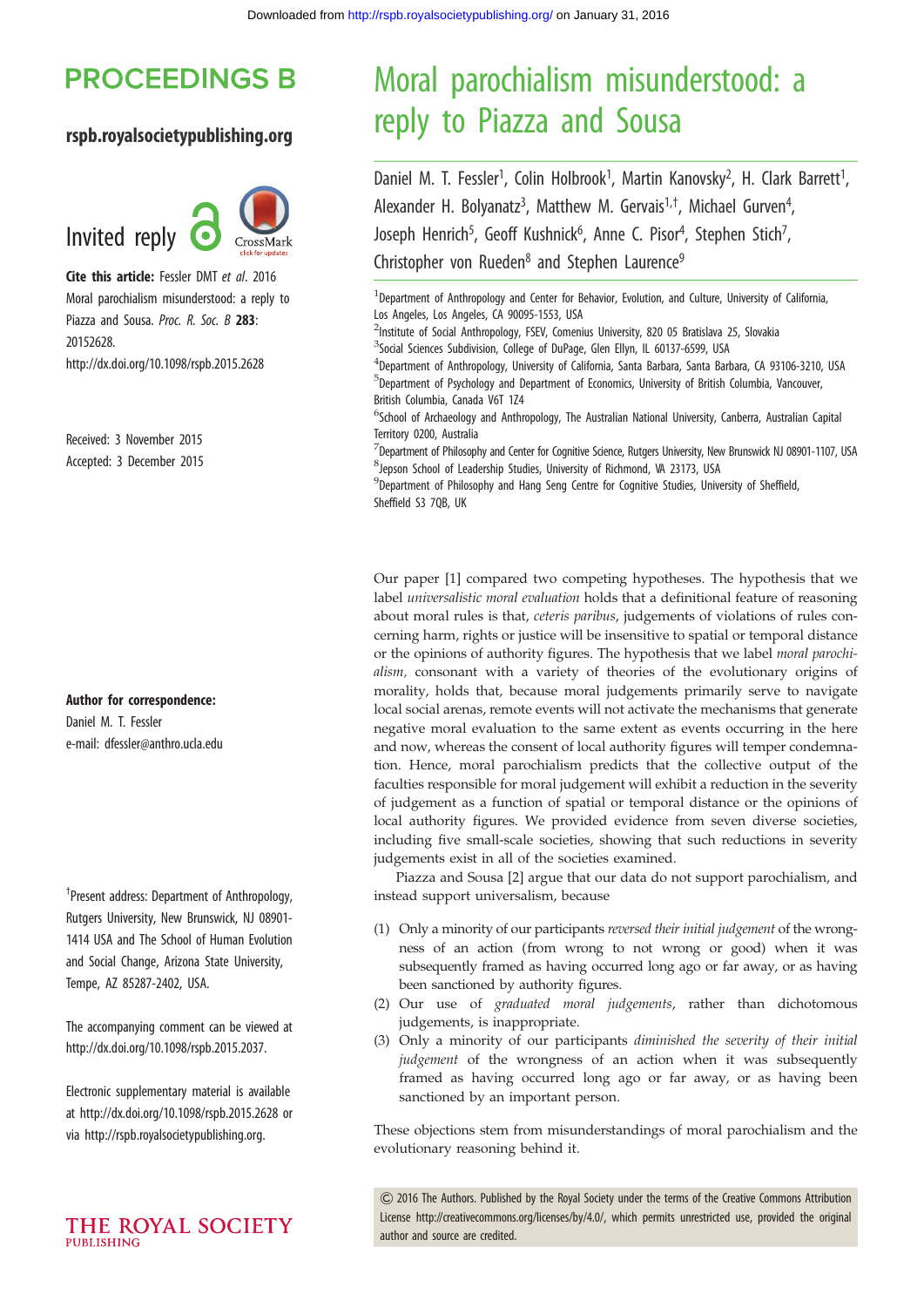2

Moral parochialism does not hold that moral judgements should necessarily be insensitive to wrongdoings distant in space or time or to violations sanctioned by local authorities, but rather that the collective output of the faculties responsible for moral judgement will exhibit a reduction in the severity of judgement as a result of such factors. As we explicitly noted, 'remote events will not activate the evolved mechanisms undergirding negative moral evaluation to the same degree as actions that occur in the here and now. This is not to say that actors should assess remote transgressions as acceptable. Rather, remote events should simply trouble actors less than immediate events, evoking weaker sentiments and eliciting less overt condemnation.'

The heart of our thesis is a cost/benefit analysis wherein the benefits of moral disapproval mainly derive from reputation enhancement and the avoidance of higher-order punishment, in addition to the cost/benefit ratios of addressing harmful actions occurring at a distance or with the consent of local authorities. Many factors will affect such cost/benefit analyses; hence, whereas the primary benefits of moral judgement accrue from judgements regarding local matters, especially those concerning one's ingroup, this does not mean that moral judgement should not function at all regarding more distant matters, merely that they should be judged to be of less importance. Thus, moral parochialism does not require that any participants ever reverse their judgements from condemnation to neutrality or praise when judgements concern matters spatially or temporally distant or sanctioned by authorities—merely that condemnation will tend to diminish. Whether or not, for a given transgression and a given participant, this diminution will reach the point of indifference is an empirical question.

Sceptical that moral judgement is graded, Piazza and Sousa argue that our five-point evaluative scale should be replaced with a dichotomous wrong/not wrong categorization, and thus that our analyses employing said scale are uninformative. While both folk intuition and formal judicial systems around the world suggest that moral judgement is indeed graded, nevertheless, without accepting Piazza and Sousa's premise, we can settle the matter by conducting additional analyses, asking whether the use of a dichotomous variable changes our findings. We therefore recoded our five-point-scale responses into two categories ('bad' and 'extremely bad'  $= 0$ , all other responses  $= 1$ ). Using the R package glmer2stan, we fitted the data to a series of binomial general linear models, using model comparison via deviance information criterion weights to select the best models. Results, presented in tables S1 and S9 in the electronic supplementary material, reveal that a model encompassing all seven societies sampled clearly displays evidence of moral parochialism. Examining each society individually (see the electronic supplementary material), in only one of the seven societies is parochialism no longer supported. Hence, even after dichotomizing our response variable per Piazza and Sousa's objection—thereby substantially reducing the resolution of our data—we still observe strong evidence for moral parochialism.

Piazza and Sousa assert that moral parochialism fails because a majority of participants in our sample did not reduce their initial wrongness judgements when queried regarding spatially or temporally distant events or authority approval. Both their reasoning and their use of descriptive statistics disregard key considerations. First, for many normative reasons, participants can be expected to maintain the same

response across conditions. For example, cultural proscriptions are usually not phrased in parochial terms, hence selfpresentation concerns can be expected to often lead to consistency. Whatever the source of consistency, were parochialism not a substantial factor in moral judgement, then changes from the baseline judgement would not be patterned. Piazza and Sousa's table 2 thus fails to afford the crucial comparison, namely the ratio between the fraction of participants who decreased their condemnation and the fraction who increased it. As evident in electronic supplementary material, table S17, per moral parochialism, for the vast majority of such comparisons, far more participants decreased their condemnation than increased it. Averaging across the societies sampled (see electronic supplementary material, table S18), in the authority condition the percentage of participants who decreased their condemnation is more than four times as large as the percentage that increased it, whereas this percentage is more than nine times larger in the temporal condition and more than 11 times larger in the spatial condition.

For at least three methodological reasons, our study probably underestimates the extent to which people reduce the severity of their moral judgements in response to our manipulations. First, our brief vignettes (terse by design, to facilitate cross-cultural comparison), framed as hypothetical, are a far cry from real moral transgressions committed, respectively, either by known members of one's community or anonymous distant strangers. Given many sources of individual variation, only the most sensitive individuals will respond to weak stimuli. Accordingly, when using such stimuli, finding the predicted patterns in a substantial minority of participants across diverse societies constitutes evidence in support of an evolutionary explanation. Our use of brief hypothetical vignettes is thus akin to using rubber snakes to test for an evolutionarily grounded fear of ancestrally relevant threats—if a quarter of participants around the world were found to be frightened by rubber snakes but not by frayed electrical cords, it would be reasonable to conclude that fear of snakes derives from a species-typical evolved psychology.

Second, our five-point scale—employed to capture changes in degree while being accessible to participants unfamiliar with scales—may well have obscured substantial variation in moral judgement, because it only offered two grades of condemnation. A fine-grained scale may reveal that many more participants shift their moral judgements when evaluating remote transgressions or those sanctioned by authorities. Similarly, because response options were constrained, our results cannot illuminate issues of magnitude. While many factors may cause participants to alter their responses across conditions, moral parochialism predicts that the magnitude of such changes should be greater for changes that involve a reduction in condemnation relative to those that involve an increase.

Third, our dependent measures—judgements communicated to a researcher by pointing to a linear scale—were an intentionally shallow, cross-culturally replicable simulation of the sorts of community discussions that are the domain of actual moral judgement. Our dependent measures differed from real life in that they entailed few costs to participants. Cost/benefit considerations are central to moral parochialism, hence it is likely that investigations in which moral judgements have more substantive consequences (e.g. expending resources to penalize wrongdoers abroad versus locally) will enhance the degree of parochialism observed.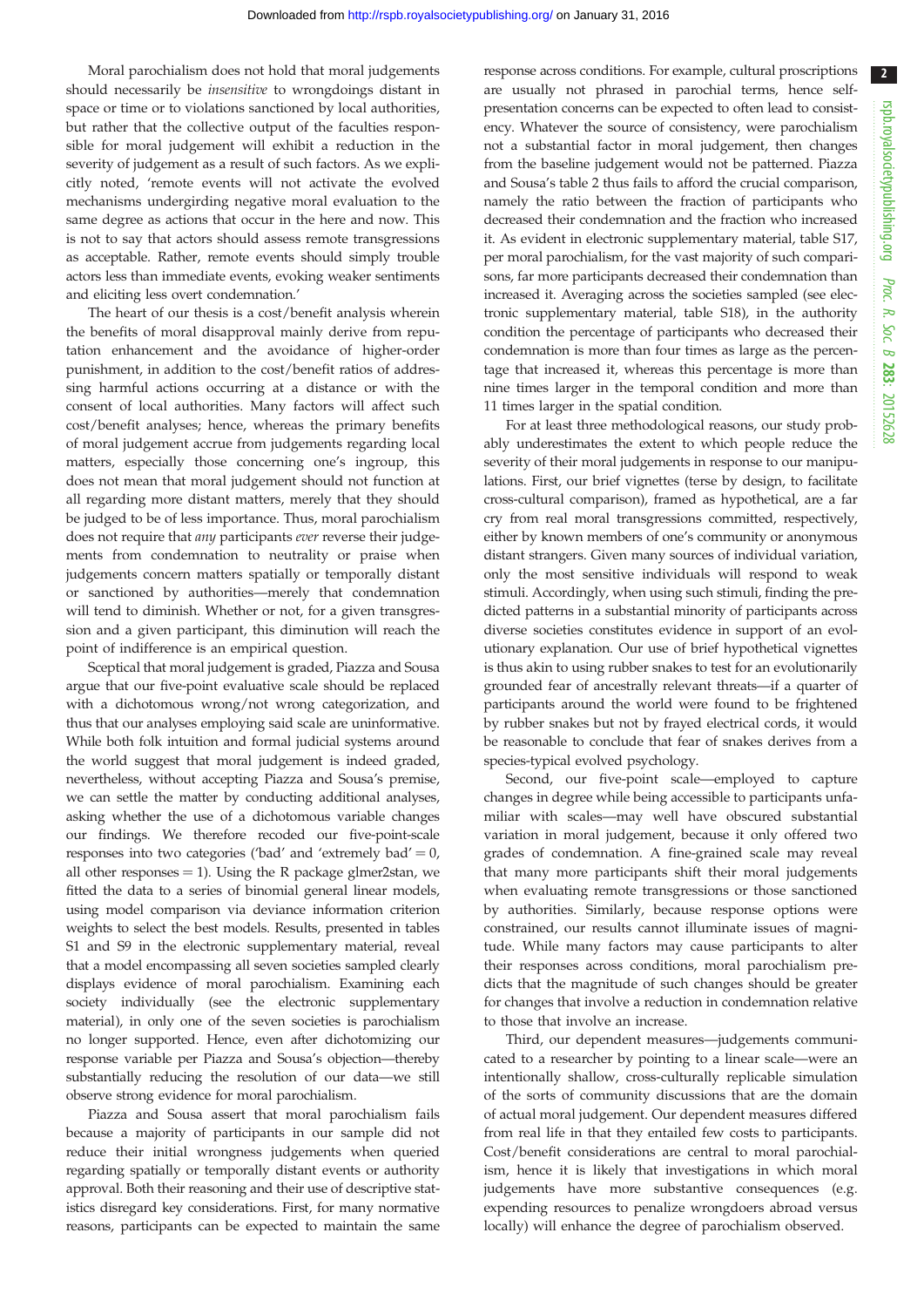<span id="page-2-0"></span>In sum, Piazza and Sousa (i) attribute predictions to moral parochialism that it does not entail; (ii) present descriptive statistics that mask rather than reveal key features of the patterns at issue; (iii) assert that analyses using graduated moral judgements are misleading when, in actuality, employing dichotomous judgements produces essentially the same results; and (iv) fail to appreciate methodological factors that must be taken into account when assessing research conducted across diverse societies. While Piazza and Sousa's critique thus does little to undermine the evidence for moral parochialism, nevertheless, it does constructively draw attention to variation in moral judgement. Even after exploring the methodological considerations discussed above, research is likely to reveal substantial individual differences in moral parochialism, possibly including a set of individuals who are staunchly universalist. The evolutionary and ontogenetic sources of such variation—including cultural differences, a pattern clearly evident in our results—merit investigation.

# **References**

- 1. Fessler DMT et al. 2015 Moral parochialism and contextual contingency across seven societies. Proc. R. Soc. B 282, 20150907. [\(doi:10.1098/rspb.2015.0907\)](http://dx.doi.org/10.1098/rspb.2015.0907)
- 2. Piazza J, Sousa P. 2016 When injustice is at stake, moral judgements are not parochial. Proc. R. Soc. B 282, 20152037. ([doi:10.1098/rspb.2015.2037](http://dx.doi.org/10.1098/rspb.2015.2037))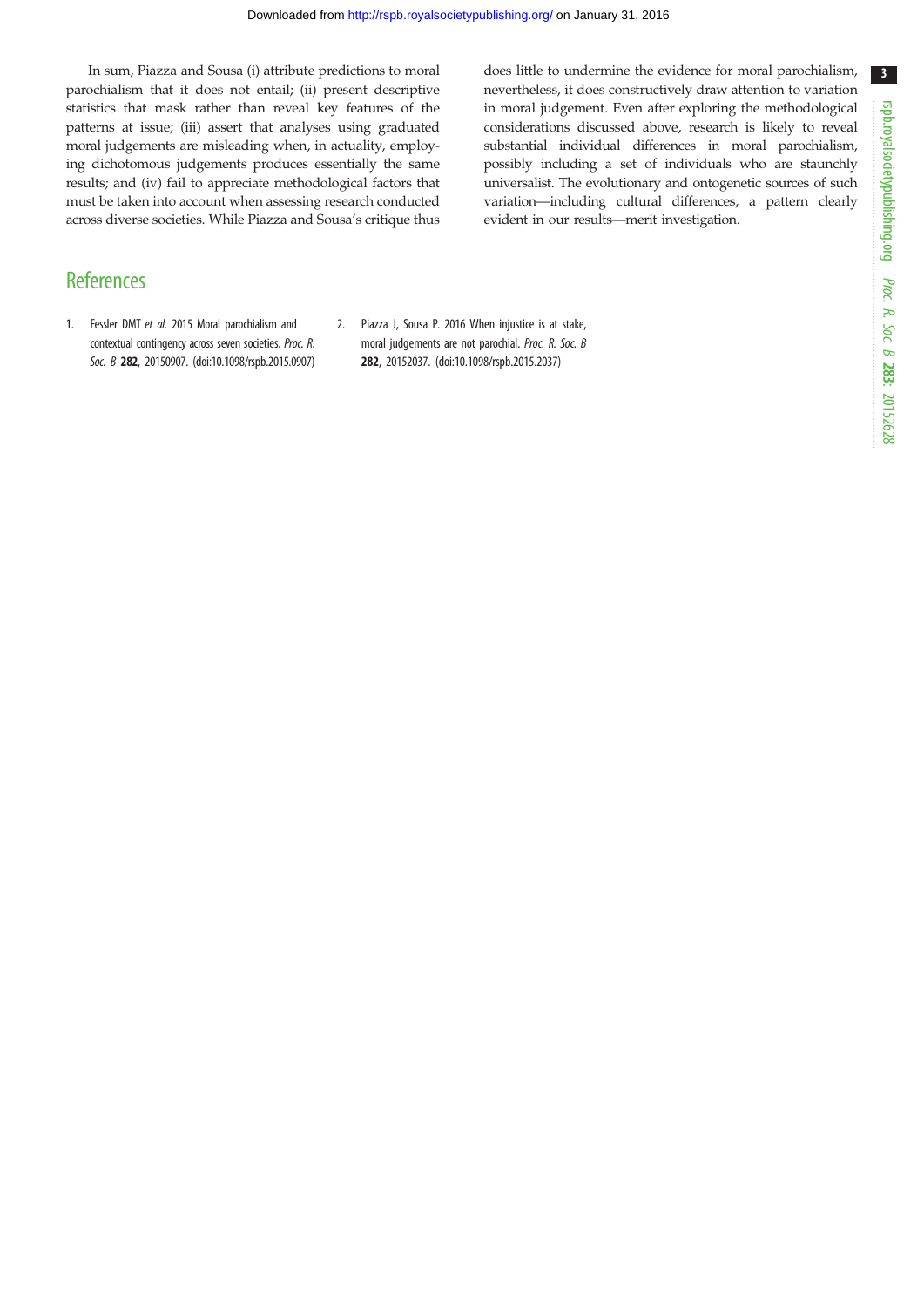# **Electronic Supplementary Materials To Accompany**

# **Fessler et al.** *Moral Parochialism Misunderstood: A reply to Piazza and Sousa*

**Ethics statement:** The research reported here was approved by the respective Institutional Review Boards of the participating institutions. Informed consent was obtained prior to participation (see Preamble to Participants in ESM for DOI: 10.1098/rspb.2015.0907).

**Data accessibility:** Data reported in the paper are archived at

http://www.philosophy.dept.shef.ac.uk/culture&mind/Data/MoralParochialism/MoralParoc hialismData.csv.

**Competing interests:** We have no competing interests.

**Authors' contributions:** DF wrote the manuscript with input from CH, SL, HB, and the other authors. MK and CH performed the analyses with input from HB.

**Funding:** Financial support for this research was provided by a grant from the U.K.'s Arts and Humanities Research Council (for the AHRC Culture and the Mind project), the Hang Seng Centre for Cognitive Studies, University of Sheffield, and the Rutgers University Research Group on Evolution and Higher Cognition.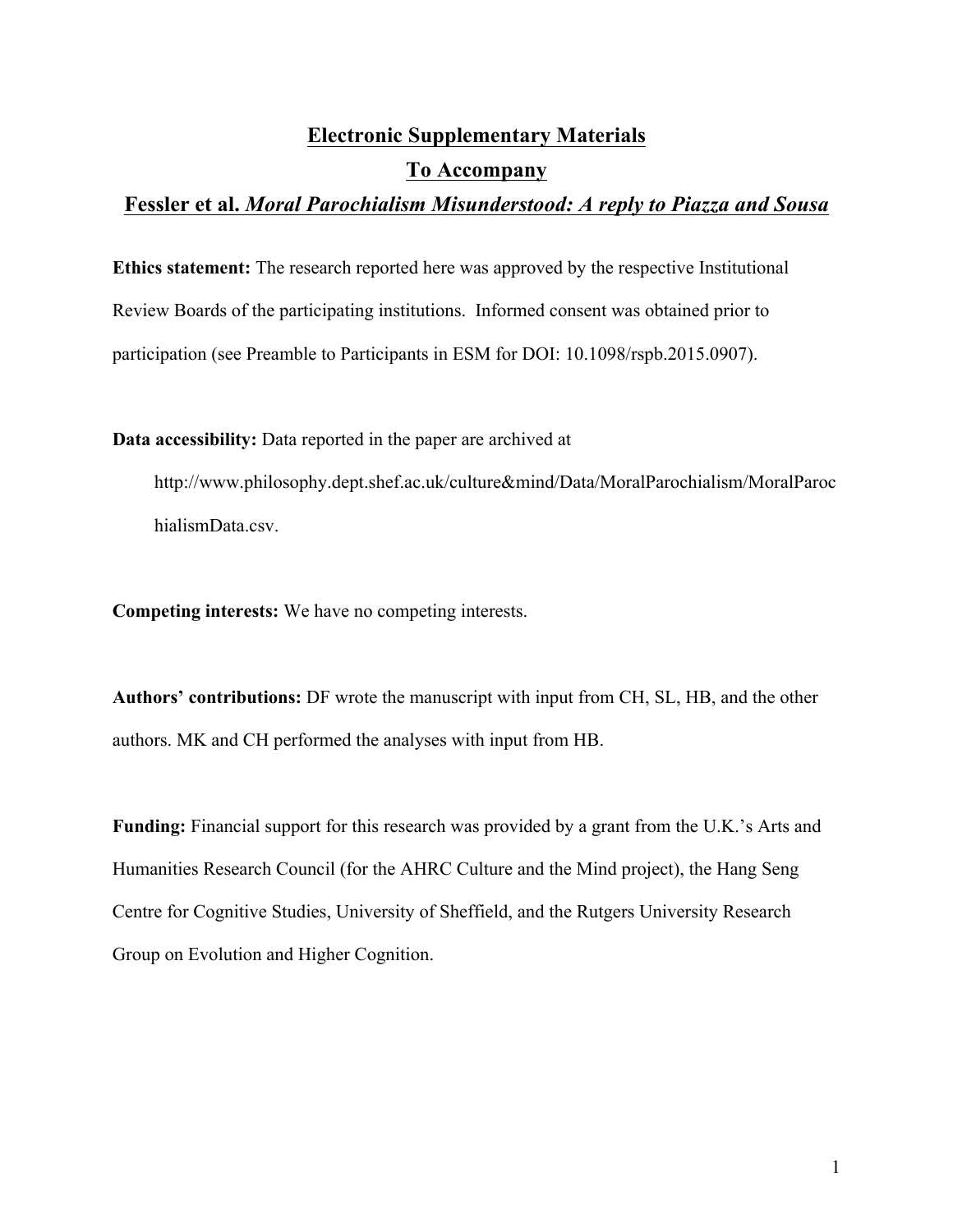#### **Section I**

#### **Results of re-analysis of data, performed using the R package glmer2stan, when the original 5-point evaluative scale is replaced with a dichotomous wrong / not wrong categorization**

#### *Section IA*

Model comparisons using DIC (deviance information criterion) weights to select best-fit models. *Parochial* indicates that the model includes increased odds of the judgment variable being in the 1 (i.e., neither "extremely bad" nor "bad") category following the treatments.

| Stage           | Model | Factor             |         |         |          |                            |         |        |
|-----------------|-------|--------------------|---------|---------|----------|----------------------------|---------|--------|
|                 |       | Intercept          | Subject | Society | Scenario | Parochial                  | DIC     | DIC    |
|                 |       | $\left(  F\right)$ | R)      | R)      | R)       | $\left( \mathrm{F}\right)$ |         | weight |
| <b>Baseline</b> |       | yes                |         |         |          |                            | 4284.93 | 0%     |
|                 |       | yes                | yes     |         |          |                            | 3004.20 | 0%     |
|                 |       | yes                | yes     | yes     |          |                            | 2997.57 | 0%     |
|                 | 4     | yes                | yes     | yes     | yes      |                            | 2961.34 | 0%     |
|                 | $5*$  | yes                | yes     | yes     | yes      | yes                        | 2681.49 | 100%   |

**Table S1**. Omnibus models with Society as Random Factor, 7 levels

*Note.*  $* =$  best fit model.  $F =$  fixed factor;  $R =$  random factor.

| Table S2. Models for Tsimane' society |  |
|---------------------------------------|--|
|---------------------------------------|--|

| Stage           | Model | Factor    |         |          |                               |        |        |
|-----------------|-------|-----------|---------|----------|-------------------------------|--------|--------|
|                 |       | Intercept | Subject | Scenario | Parochial DIC                 |        | DIC    |
|                 |       |           | R)      | R)       | $\left  \Gamma \right\rangle$ |        | weight |
| <b>Baseline</b> |       | yes       |         |          |                               | 842.62 | 0%     |
|                 |       | yes       | yes     |          |                               | 686.67 | $0\%$  |
|                 |       | ves       | yes     | yes      |                               | 682.27 | $1\%$  |
|                 | $4*$  | yes       | yes     | yes      | yes                           | 671.40 | 99%    |

*Note.*  $* =$  best fit model.  $F =$  fixed factor;  $R =$  random factor.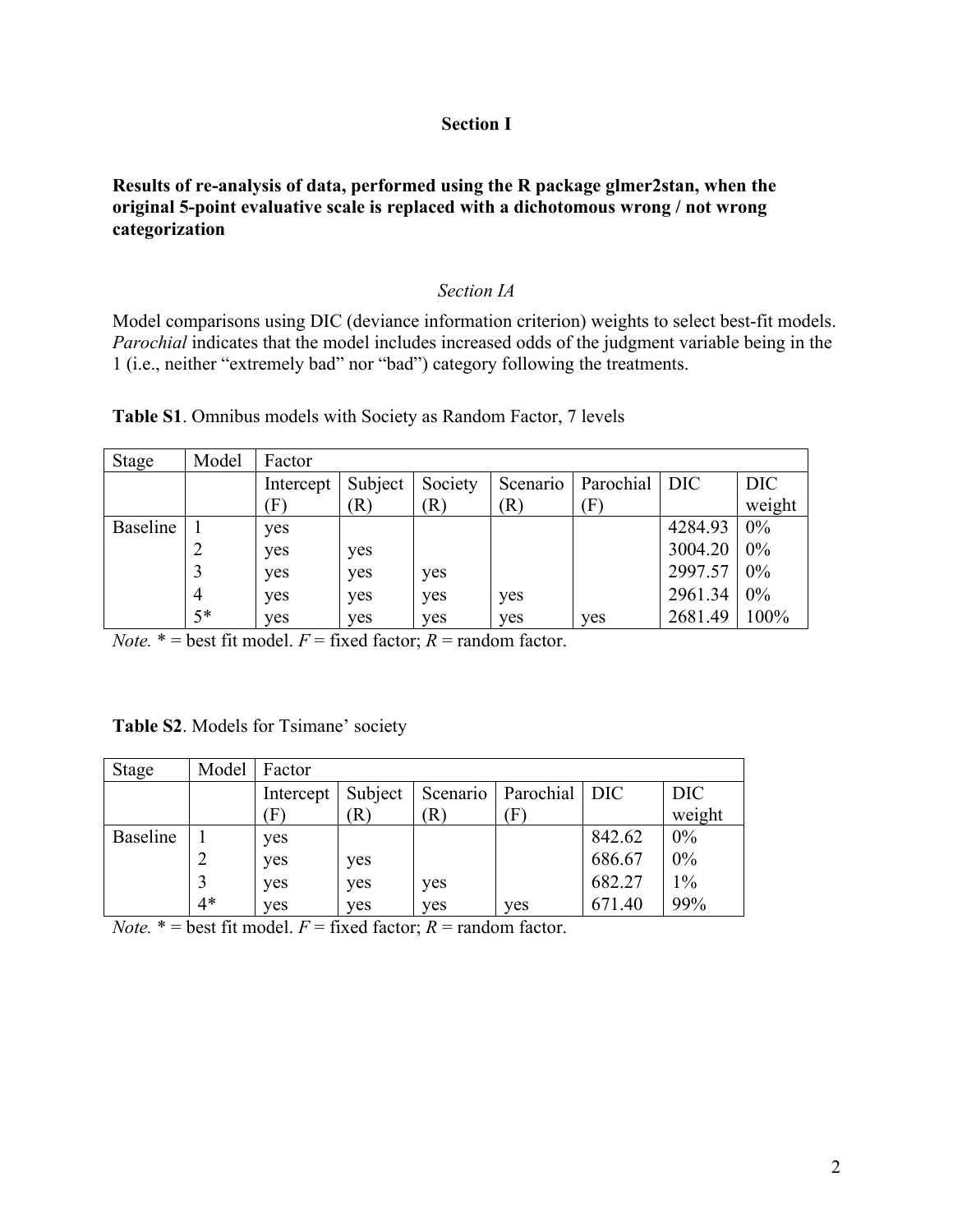**Table S3**. Models for Shuar society

| Stage           | Model | Factor                    |         |                            |           |        |            |
|-----------------|-------|---------------------------|---------|----------------------------|-----------|--------|------------|
|                 |       | Intercept                 | Subject | Scenario                   | Parochial | DIC    | <b>DIC</b> |
|                 |       | $\boldsymbol{\mathrm{F}}$ | R)      | $\left( \mathbf{R}\right)$ | (F        |        | weight     |
| <b>Baseline</b> |       | yes                       |         |                            |           | 339.05 | 0%         |
|                 |       | yes                       | yes     |                            |           | 229.25 | 0%         |
|                 |       | yes                       | yes     | yes                        |           | 221.33 | $0\%$      |
|                 | $4*$  | yes                       | yes     | yes                        | yes       | 199.32 | 100%       |

*Note.*  $* =$  best fit model.  $F =$  fixed factor;  $R =$  random factor.

**Table S4**. Models for Yasawa society

| <b>Stage</b> | Model | Factor                        |                            |          |              |                  |        |
|--------------|-------|-------------------------------|----------------------------|----------|--------------|------------------|--------|
|              |       | Intercept                     | Subject                    | Scenario | Parochial    | DIC <sup>1</sup> | DIC    |
|              |       | $\left  \Gamma \right\rangle$ | $\left[ \mathrm{R}\right]$ | R        | $\mathbf{F}$ |                  | weight |
| Baseline     |       | yes                           |                            |          |              | 1048.20          | 0%     |
|              |       | yes                           | yes                        |          |              | 735.68           | 0%     |
|              |       | yes                           | yes                        | yes      |              | 737.09           | 0%     |
|              | $4*$  | yes                           | yes                        | yes      | ves          | 698.68           | 100%   |

*Note.*  $* =$  best fit model.  $F =$  fixed factor;  $R =$  random factor.

| Table S5. Models for Karo Batak society |
|-----------------------------------------|
|-----------------------------------------|

| Stage           | Model | Factor    |         |                            |                           |        |            |
|-----------------|-------|-----------|---------|----------------------------|---------------------------|--------|------------|
|                 |       | Intercept | Subject | Scenario                   | Parochial   DIC           |        | <b>DIC</b> |
|                 |       | F         | R)      | $\left( \mathbf{R}\right)$ | $\boldsymbol{\mathrm{F}}$ |        | weight     |
| <b>Baseline</b> |       | yes       |         |                            |                           | 569.49 | $0\%$      |
|                 |       | yes       | yes     |                            |                           | 420.00 | 0%         |
|                 |       | yes       | yes     | yes                        |                           | 408.74 | 2%         |
|                 | $4*$  | yes       | yes     | ves                        | ves                       | 400.72 | 98%        |

*Note.*  $* =$  best fit model.  $F =$  fixed factor;  $R =$  random factor.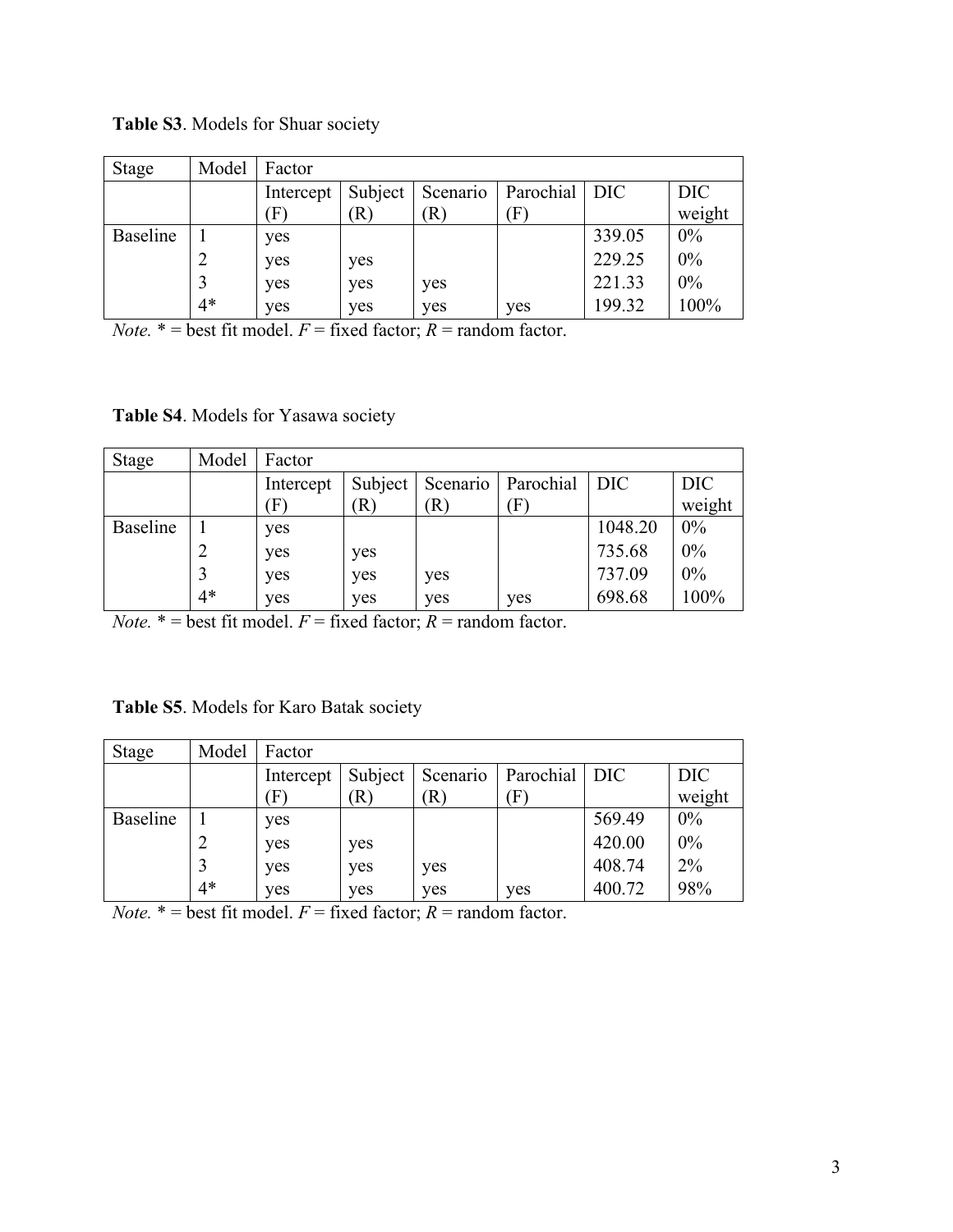| Stage           | Model          | Factor            |                            |          |               |        |            |
|-----------------|----------------|-------------------|----------------------------|----------|---------------|--------|------------|
|                 |                | Intercept         | Subject                    | Scenario | Parochial DIC |        | <b>DIC</b> |
|                 |                | $\vert F \rangle$ | $\left( \mathbf{R}\right)$ | R)       | $\mathbf{F}$  |        | weight     |
| <b>Baseline</b> |                | yes               |                            |          |               | 240.73 | $0\%$      |
|                 |                | yes               | yes                        |          |               | 191.08 | 3%         |
|                 | $3*$           | yes               | yes                        | yes      |               | 184.38 | 86%        |
|                 | $\overline{4}$ | yes               | yes                        | yes      | yes           | 188.49 | 11%        |

**Table S6**. Models for Sursurunga society

*Note.*  $* =$  best fit model.  $F =$  fixed factor;  $R =$  random factor.

**Table S7**. Models for Storozhnitsa society

| <b>Stage</b>    | Model | Factor                        |         |          |                 |        |            |
|-----------------|-------|-------------------------------|---------|----------|-----------------|--------|------------|
|                 |       | Intercept                     | Subject | Scenario | Parochial   DIC |        | <b>DIC</b> |
|                 |       | $\left  \Gamma \right\rangle$ | R)      | R)       | F               |        | weight     |
| <b>Baseline</b> |       | yes                           |         |          |                 | 490.46 | $0\%$      |
|                 |       | yes                           | yes     |          |                 | 330.37 | 0%         |
|                 |       | yes                           | yes     | yes      |                 | 299.80 | 0%         |
|                 | $4*$  | yes                           | ves     | yes      | yes             | 263.60 | 100%       |

*Note.*  $* =$  best fit model.  $F =$  fixed factor;  $R =$  random factor.

| Table S8. Models for California society |  |  |  |  |  |
|-----------------------------------------|--|--|--|--|--|
|-----------------------------------------|--|--|--|--|--|

| <b>Stage</b>    | Model | Factor                        |         |          |                 |        |            |
|-----------------|-------|-------------------------------|---------|----------|-----------------|--------|------------|
|                 |       | Intercept                     | Subject | Scenario | Parochial   DIC |        | <b>DIC</b> |
|                 |       | $\left  \Gamma \right\rangle$ | R)      | R)       | F               |        | weight     |
| <b>Baseline</b> |       | yes                           |         |          |                 | 602.71 | 0%         |
|                 |       | yes                           | yes     |          |                 | 391.46 | 0%         |
|                 |       | yes                           | yes     | yes      |                 | 365.35 | 0%         |
|                 | $4*$  | ves                           | yes     | yes      | ves             | 322.84 | 100%       |

*Note.*  $* =$  best fit model.  $F =$  fixed factor;  $R =$  random factor.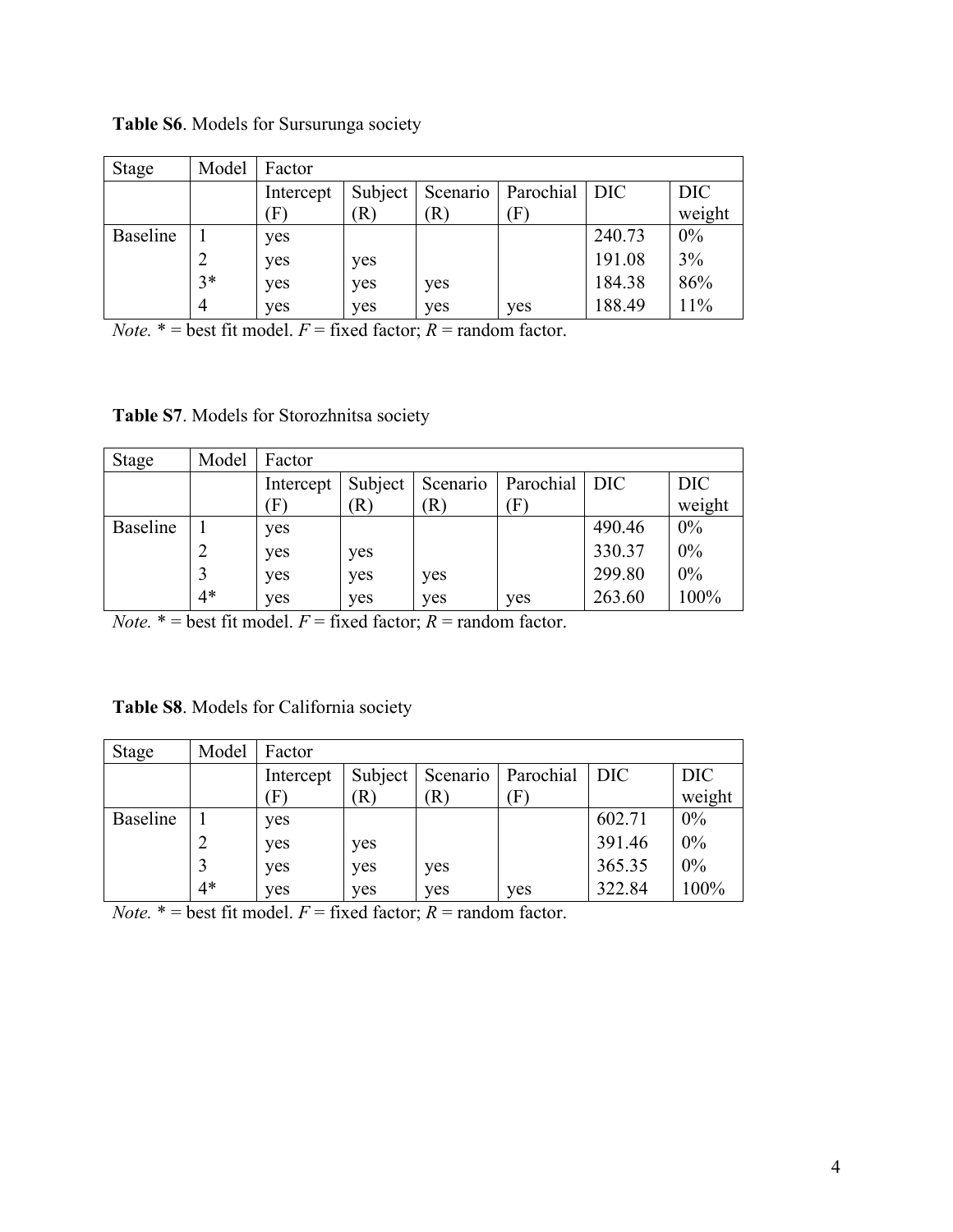### *Section IB*

Parameters of best-fit models. Positive β values indicate increased odds of the judgment variable being in the 1 (i.e., neither "extremely bad" nor "bad") category as a function of the treatment at issue. Effects are reported in descending order of effect size within effect type (fixed, random).

**Table S9.** Parameters of best-fit binomial logit models for an omnibus model including all seven societies sampled.

| <b>Parochialism Omnibus</b> |          |              |           |                |              |
|-----------------------------|----------|--------------|-----------|----------------|--------------|
| <b>Model</b>                |          |              |           |                |              |
| Fixed effects               | Estimate | $exp(\beta)$ | <b>SE</b> | $\exp$ CI (5%) | exp CI (95%) |
| Intercept                   | $-5.00$  | 0.007        | 0.600     | 0.003          | 0.017        |
| <b>Temporal Treatment</b>   | 1.51     | 4.527        | 0.160     | 3.490          | 5.930        |
| <b>Spatial Treatment</b>    | 1.49     | 4.437        | 0.160     | 3.387          | 5.812        |
| <b>Authority Treatment</b>  | 1.09     | 2.974        | 0.170     | 2.271          | 3.935        |
| Random effects              | Variance | <b>SD</b>    |           |                |              |
| Subject                     | 5.290    | 2.300        |           |                |              |
| Society                     | 1.464    | 1.210        |           |                |              |
| Scenario                    | 0.203    | 0.450        |           |                |              |

**Table S10.** Parameters of best-fit binomial logit models for Tsimane' data.

| <b>Parochialism model</b>  |          |              |           |                |              |
|----------------------------|----------|--------------|-----------|----------------|--------------|
| Fixed effects              | Estimate | $exp(\beta)$ | <b>SE</b> | $\exp$ CI (5%) | exp CI (95%) |
| Intercept                  | $-2.50$  | 0.082        | 0.440     | 0.040          | 0.162        |
| <b>Temporal Treatment</b>  | 1.09     | 2.974        | 0.290     | 1.840          | 4.807        |
| <b>Spatial Treatment</b>   | 0.66     | 1.935        | 0.300     | 1.185          | 3.158        |
| <b>Authority Treatment</b> | 0.28     | 1.323        | 0.310     | 0.803          | 2.203        |
| Random effects             | Variance | <b>SD</b>    |           |                |              |
| Subject                    | 2.496    | 1.580        |           |                |              |
| Scenario                   | 0.194    | 0.440        |           |                |              |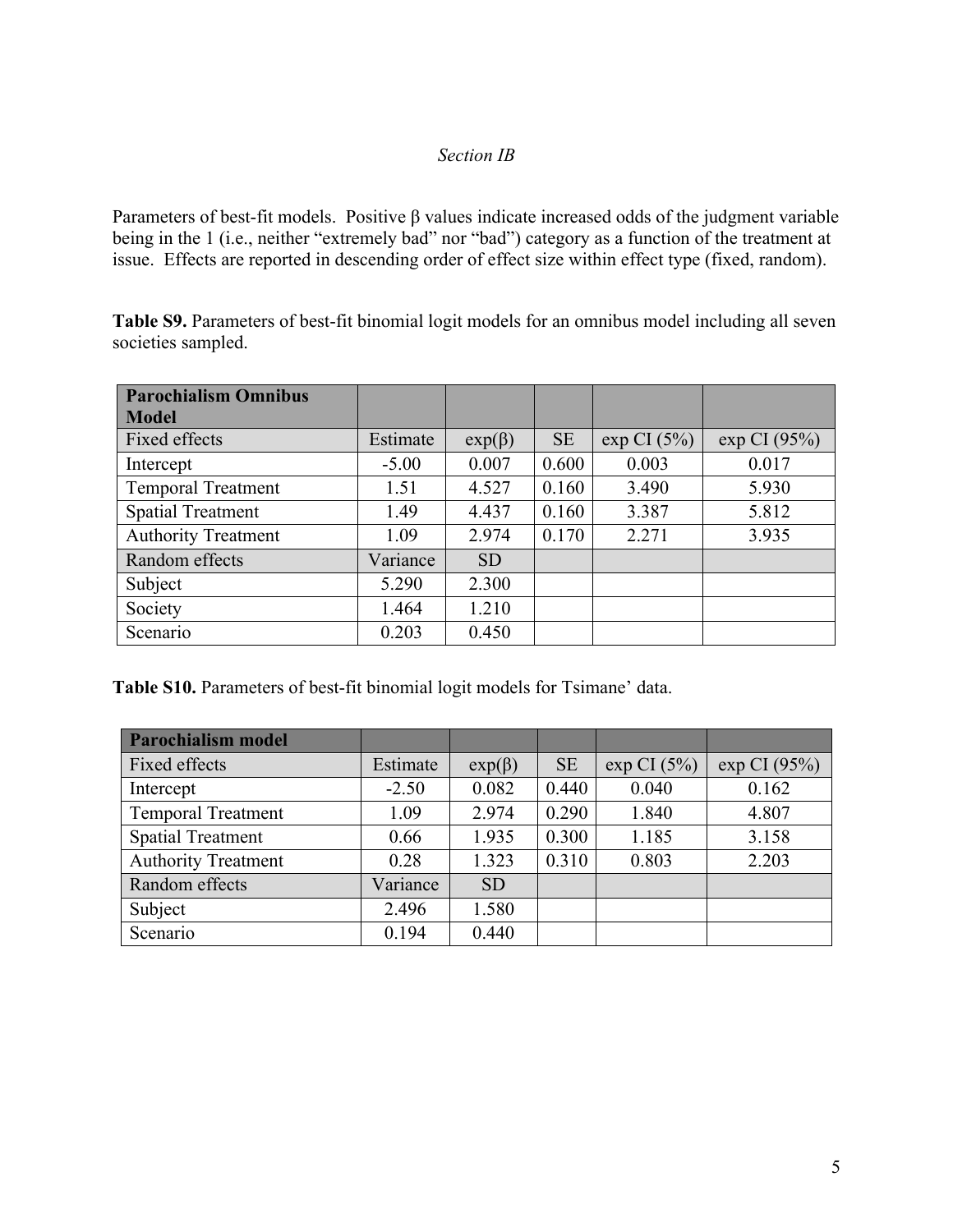| <b>Parochialism model</b>  |          |              |           |                |              |
|----------------------------|----------|--------------|-----------|----------------|--------------|
| Fixed effects              | Estimate | $exp(\beta)$ | <b>SE</b> | $\exp$ CI (5%) | exp CI (95%) |
| Intercept                  | $-10.14$ | 0            | 2.120     |                | 0.001        |
| <b>Spatial Treatment</b>   | 4.30     | 73.700       | 1.360     | 11.134         | 888.917      |
| <b>Temporal Treatment</b>  | 4.18     | 65.366       | 1.360     | 9.777          | 796.319      |
| <b>Authority Treatment</b> | 3.78     | 43.816       | 1.360     | 6.488          | 512.859      |
| Random effects             | Variance | <b>SD</b>    |           |                |              |
| Subject                    | 16.080   | 4.010        |           |                |              |
| Scenario                   | 1.416    | 1.190        |           |                |              |

**Table S11.** Parameters of best-fit binomial logit models for Shuar data

**Table S12.** Parameters of best-fit binomial logit models for Yasawa data.

| <b>Parochialism model</b>  |          |              |           |                |              |
|----------------------------|----------|--------------|-----------|----------------|--------------|
| Fixed effects              | Estimate | $exp(\beta)$ | <b>SE</b> | $\exp$ CI (5%) | exp CI (95%) |
| Intercept                  | $-4.83$  | 0.008        | 0.530     | 0.003          | 0.019        |
| <b>Spatial Treatment</b>   | 1.92     | 6.821        | 0.340     | 3.935          | 12.183       |
| <b>Temporal Treatment</b>  | 1.69     | 5.420        | 0.340     | 3.096          | 9.583        |
| <b>Authority Treatment</b> | 1.61     | 5.003        | 0.350     | 2.858          | 8.846        |
| Random effects             | Variance | <b>SD</b>    |           |                |              |
| Subject                    | 6.052    | 2.460        |           |                |              |
| Scenario                   | 0.048    | 0.220        |           |                |              |

**Table S13.** Parameters of best-fit binomial logit models for best Karo Batak data.

| <b>Parochialism model</b>  |          |              |           |                |             |
|----------------------------|----------|--------------|-----------|----------------|-------------|
| Fixed effects              | Estimate | $exp(\beta)$ | <b>SE</b> | $\exp$ CI (5%) | exp CI(95%) |
| Intercept                  | $-4.78$  | 0.008        | 0.790     | 0.002          | 0.027       |
| <b>Temporal Treatment</b>  | 1.20     | 3.320        | 0.420     | 1.682          | 6.619       |
| <b>Spatial Treatment</b>   | 1.14     | 3.127        | 0.420     | 1.584          | 6.297       |
| <b>Authority Treatment</b> | 0.30     | 1.350        | 0.450     | 0.651          | 2.830       |
| Random effects             | Variance | <b>SD</b>    |           |                |             |
| Subject                    | 6.25     | 2.500        |           |                |             |
| Scenario                   | 0.656    | 0.810        |           |                |             |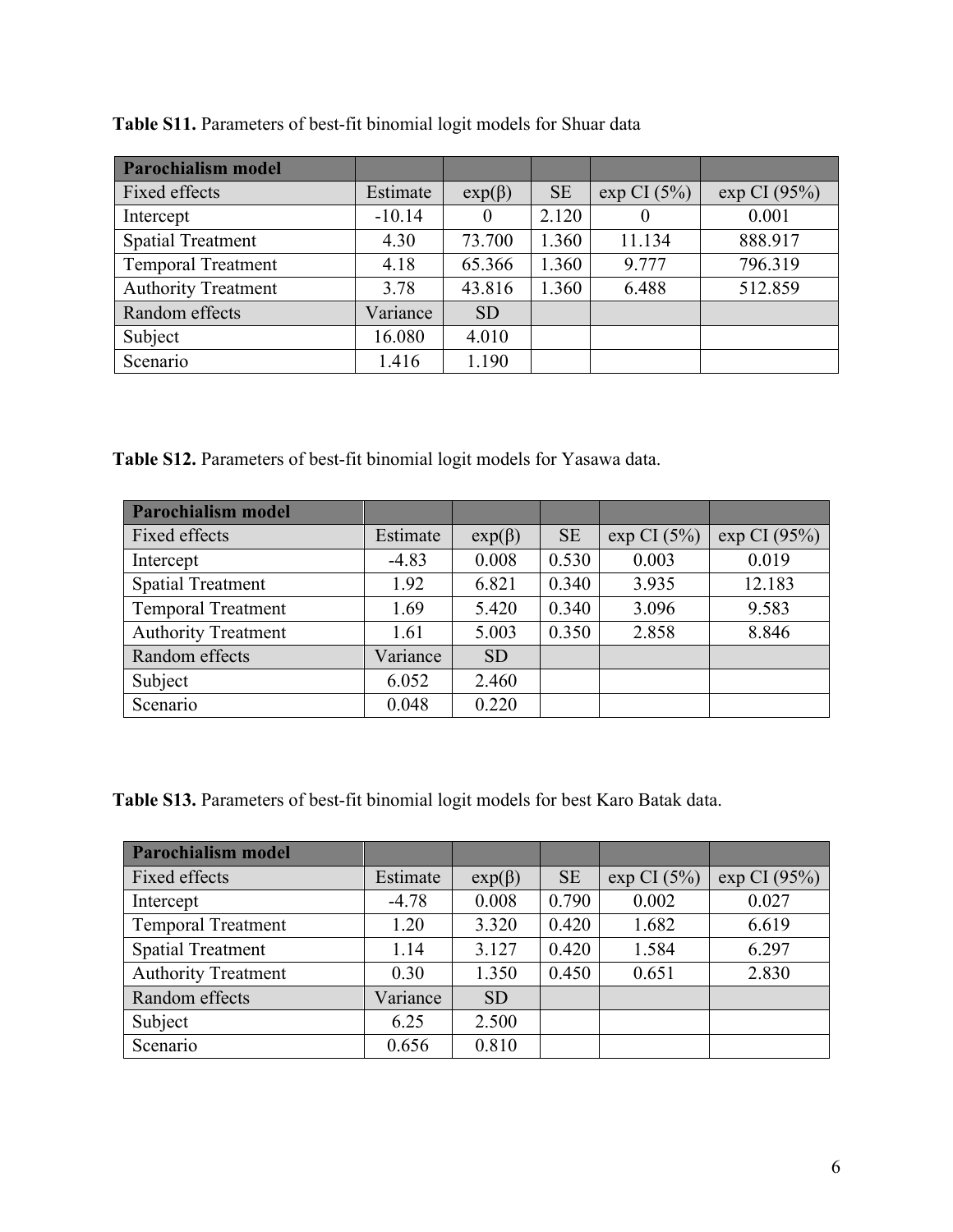**Table S14.** Parameters of best-fit binomial logit models for best Sursurunga data.

| <b>Parochialism model</b> |          |              |           |                |                 |
|---------------------------|----------|--------------|-----------|----------------|-----------------|
| Fixed effects             | Estimate | $exp(\beta)$ | <b>SE</b> | $\exp$ CI (5%) | $\exp$ CI (95%) |
| Intercept                 | $-5.99$  | 0.003        | 1.320     |                | 0.014           |
| Random effects            | Variance | <b>SD</b>    |           |                |                 |
| Subject                   | 8.585    | 2.930        |           |                |                 |
| Scenario                  | .166     | 1.080        |           |                |                 |

**Table S15.** Parameters of best-fit binomial logit models for best Storozhnitsa data.

| <b>Parochialism model</b>  |          |              |           |                |              |
|----------------------------|----------|--------------|-----------|----------------|--------------|
| Fixed effects              | Estimate | $exp(\beta)$ | <b>SE</b> | $\exp$ CI (5%) | exp CI (95%) |
| Intercept                  | $-7.50$  | 0.001        | 1.460     | $\theta$       | 0.005        |
| <b>Spatial Treatment</b>   | 2.62     | 13.736       | 0.600     | 5.366          | 38.475       |
| <b>Temporal Treatment</b>  | 2.54     | 12.680       | 0.600     | 4.953          | 35.517       |
| <b>Authority Treatment</b> | 0.59     | 1.804        | 0.630     | 0.644          | 5.155        |
| Random effects             | Variance | <b>SD</b>    |           |                |              |
| Subject                    | 15.840   | 3.980        |           |                |              |
| Scenario                   | 2.56     | 1.600        |           |                |              |

**Table S16.** Parameters of best-fit binomial logit models for California data.

| <b>Parochialism model</b>  |          |              |           |                |              |
|----------------------------|----------|--------------|-----------|----------------|--------------|
| Fixed effects              | Estimate | $exp(\beta)$ | <b>SE</b> | $\exp$ CI (5%) | exp CI (95%) |
| Intercept                  | $-8.19$  | 0.001        | 1.530     | 0.000          | 0.002        |
| <b>Authority Treatment</b> | 3.30     | 27.113       | 0.630     | 10.278         | 79.838       |
| <b>Spatial Treatment</b>   | 2.94     | 18.916       | 0.620     | 7.023          | 55.147       |
| <b>Temporal Treatment</b>  | 2.70     | 14.880       | 0.620     | 5.641          | 43.380       |
| Random effects             | Variance | <b>SD</b>    |           |                |              |
| Subject                    | 18.923   | 4.35         |           |                |              |
| Scenario                   | 1.742    | 1.32         |           |                |              |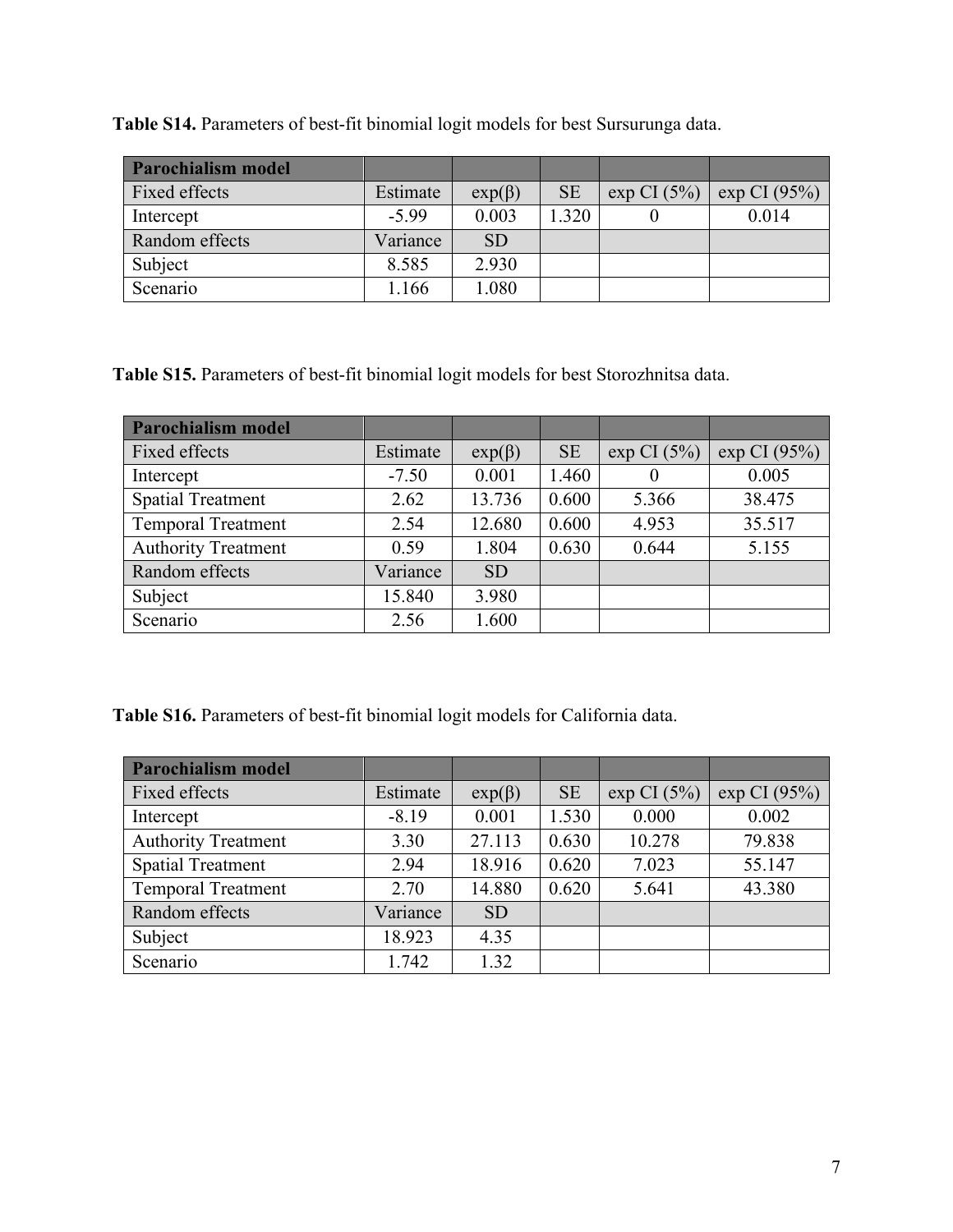# **Section II**

# **Complete descriptive statistics by condition**

|              |                | <b>Authority Consent</b> |            |        | <b>Temporal Distance</b> |            |        | <b>Spatial Distance</b> |       |
|--------------|----------------|--------------------------|------------|--------|--------------------------|------------|--------|-------------------------|-------|
|              | N <sub>o</sub> | More                     | Less       | N o    | More                     | Less       | N o    | More                    | Less  |
| Society      | Change         | <b>Bad</b>               | <b>Bad</b> | Change | <b>Bad</b>               | <b>Bad</b> | Change | Bad                     | Bad   |
| Tsimane'     | 47.8%          | 21.7%                    | 30.6%      | 43.3%  | 15.0%                    | 41.7%      | 53.9%% | 12.8%                   | 33.3% |
| Shuar        | 73.3%          | 6.8%                     | 19.9%      | 71.2%  | 6.3%                     | 22.5%      | 68.6%  | 6.8%                    | 24.6% |
| Karo Batak   | 63.8%          | 6.3%                     | 29.9%      | 60.7%  | 5.8%                     | 33.5%      | 59.8%  | 3.1%                    | 37.1% |
| Storozhnitsa | 66.3%          | $3.0\%$                  | 30.7%      | 54.8%  | $1.0\%$                  | 44.2%      | 55.8%  | $1.0\%$                 | 43.2% |
| Sursurunga   | 71.2%          | 11.7%                    | 17.1%      | 69.3%  | 11.7%                    | 19.0%      | 72.7%  | 8.8%                    | 18.5% |
| Yasawa       | 52.0%          | 22.8%                    | 25.2%      | 59.7%  | $15.4\%$                 | 24.9%      | 56.9%  | 15.1%                   | 28.0% |
| California   | 77.5%          | 2.8%                     | 19.7%      | 77.5%  | $3.2\%$                  | 19.3%      | 78.0%  | $1.4\%$                 | 20.6% |
| Combined     | 63.9%          | 11.4%                    | 24.7%      | 62.5%  | 8.8%                     | 28.7%      | 63.4%  | 7.5%                    | 29.2% |

*Note*. The percentages indicate, for each condition, the fraction of participants who i) did not change their badness ratings, ii) increased their badness ratings, or iii) decreased their badness ratings relative to the baseline condition (pooling ratings of all scenarios for each participant).